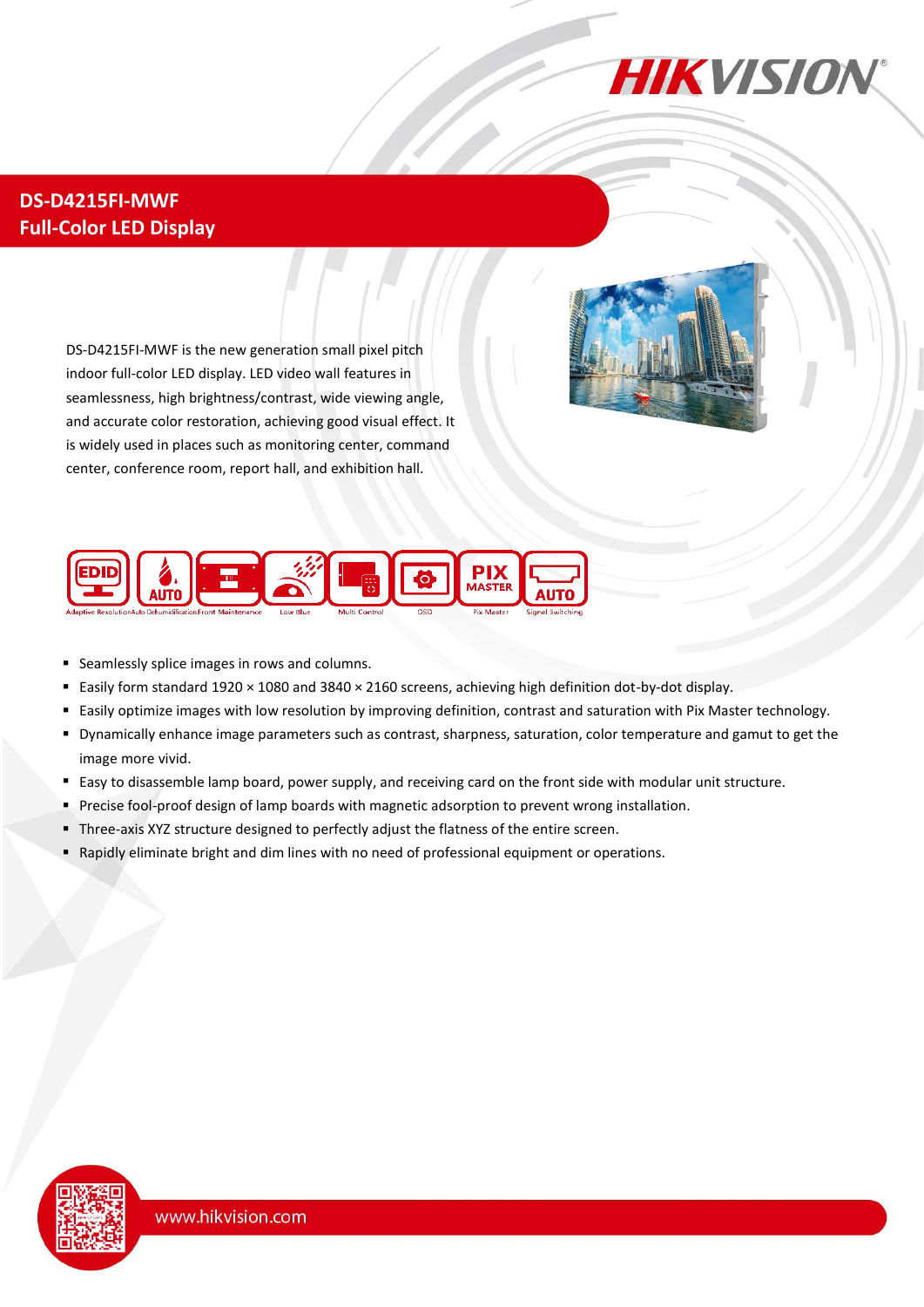

#### **Function**

- 1. Automatically adapt signal sources to screens without the help of a video processing equipment.
- 2. A signal input of 4K resolution at 30 Hz, and an output of up to 4K resolution for a single device.
- 3. Use the buttons on the panel of sending card to adjust brightness and switch signal.
- 4. Use the Hikvision remote control (optional) to navigate through menu after access to the multi-functional card.
- 5. Automatically remove moisture to protect lamp boards from water damage when the device is kept in a humid

environment or left unused for a long time.

- 6. Back up signals and power supplies (optional) to maintain a reliable system.
- 7. Real-time cabinet temperature and voltage checking to guarantee product safety.
- 8. Use the sending card to input HDMI, DVI, and DP signals.
- 9. Network interface output.
- 10. Remote configuration via the debugging network interface.

#### **Specification**

| <b>Model</b>                         |                                             | DS-D4215FI-MWF                                                                    |
|--------------------------------------|---------------------------------------------|-----------------------------------------------------------------------------------|
| <b>Cabinet</b>                       | <b>Pixel Configuration</b>                  | <b>SMD Quaternity LED</b>                                                         |
|                                      | <b>Pixel Pitch Category</b>                 | P1.5                                                                              |
|                                      | <b>Pixel Pitch</b>                          | 1.56 mm                                                                           |
|                                      | Lamp Dimensions                             | 2.82 mm $\times$ 2.82 mm                                                          |
|                                      | <b>Modules Component</b>                    | $2 \times 4$                                                                      |
|                                      | Dimensions (W $\times$ H $\times$ D)        | 600 mm $\times$ 337.5 mm $\times$ 50.9 mm (23.62" $\times$ 13.29" $\times$ 2.00") |
|                                      | Resolution                                  | $384 \times 216$                                                                  |
|                                      | Area                                        | $0.2 \, \text{m}^2$                                                               |
|                                      | Weight                                      | 5.4 Kg (11.9 lb)                                                                  |
|                                      | <b>Pixel Density</b>                        | 409600 dots/m <sup>2</sup>                                                        |
|                                      | Lamp Board Housing                          | Without housing                                                                   |
|                                      | <b>Cabinet Material</b>                     | Magnalium                                                                         |
|                                      | Maintenance Method                          | Front maintenance for all components                                              |
|                                      | <b>Cabinet Flatness</b>                     | $0.1$ mm                                                                          |
|                                      | <b>Protection Level</b>                     | Front protection level IP60                                                       |
| <b>Key Material</b>                  | Lamp Encapsulation                          | P1.5 SMD Quaternity LED                                                           |
|                                      | Driver IC                                   | <b>ICND2069</b>                                                                   |
|                                      | <b>Control System</b>                       | DS-D42C04-H、DS-D42C08-H、DS-D42C16-H                                               |
| <b>Display</b>                       | <b>White Balance Brightness</b>             | $600 \text{ cd/m}^2$                                                              |
|                                      | <b>Color Temperature</b>                    | 3000 K to 10000 K adjustable                                                      |
|                                      | <b>Viewing Angle</b>                        | Horizontal 160°, vertical 160°                                                    |
|                                      | <b>Contrast Ratio</b>                       | $\geq$ 3000:1                                                                     |
|                                      | <b>Color Uniformity</b>                     | $\leq$ ± 0.003Cx, Cy                                                              |
|                                      | <b>Brightness Uniformity</b>                | $\geq 97\%$                                                                       |
| Processing<br>Performance            | Driving Method                              | Constant current driving                                                          |
|                                      | Frame Frequency                             | 60 Hz                                                                             |
|                                      | <b>Refresh Rate</b>                         | Up to 3840 Hz                                                                     |
|                                      | Grey Level                                  | Up to 16 bit                                                                      |
|                                      | Display Color                               | 281 trillion                                                                      |
| Power                                | Power Supply                                | 110~220 VAC ± 15%                                                                 |
|                                      | Max. Consumption                            | ≤ 550 W/m <sup>2</sup>                                                            |
|                                      | <b>Average Consumption</b>                  | $\leq$ 183 W/m <sup>2</sup>                                                       |
| <b>Working</b><br><b>Environment</b> | <b>Working Temperature</b>                  | -10 °C to 40 °C (14 °F to 104 °F)                                                 |
|                                      | <b>Working Humidity</b>                     | 10%~60%RH                                                                         |
|                                      | <b>Storage Humidity</b>                     | 10%~85%RH                                                                         |
|                                      | Storage Temperature                         | -20 °C to 60 °C (-4 °F to 140 °F)                                                 |
| General                              | <b>Gross Weight</b>                         | 9.6 kg (21.2 lb)                                                                  |
|                                      | Package Dimension (W $\times$ H $\times$ D) | 796 mm × 484 mm × 192 mm (31.33" × 19.05" × 7.56")                                |
|                                      | Lifespan                                    | Lamp 100,000 hours                                                                |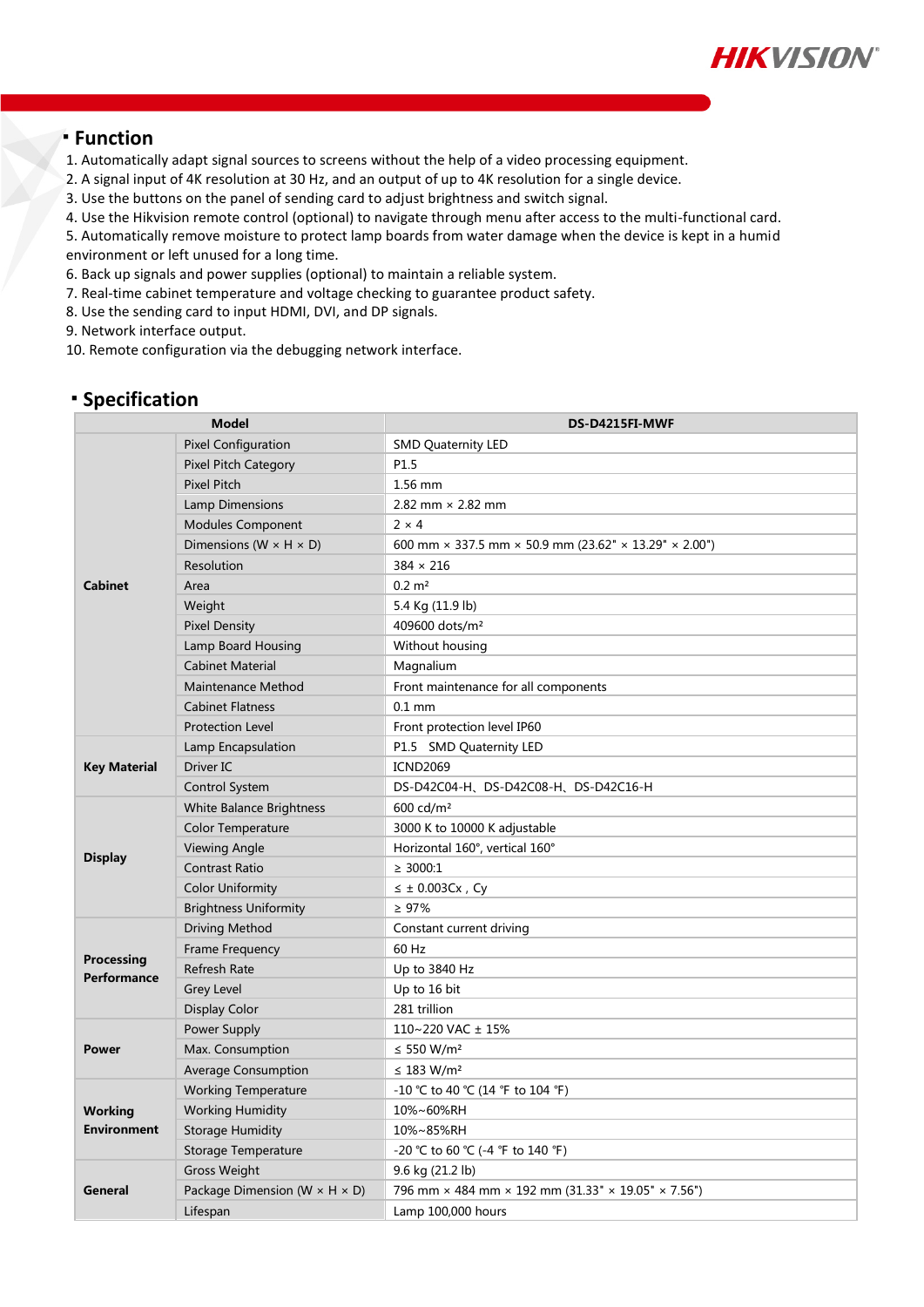

## **Dimension**





# **Accessory**

### **Optional**